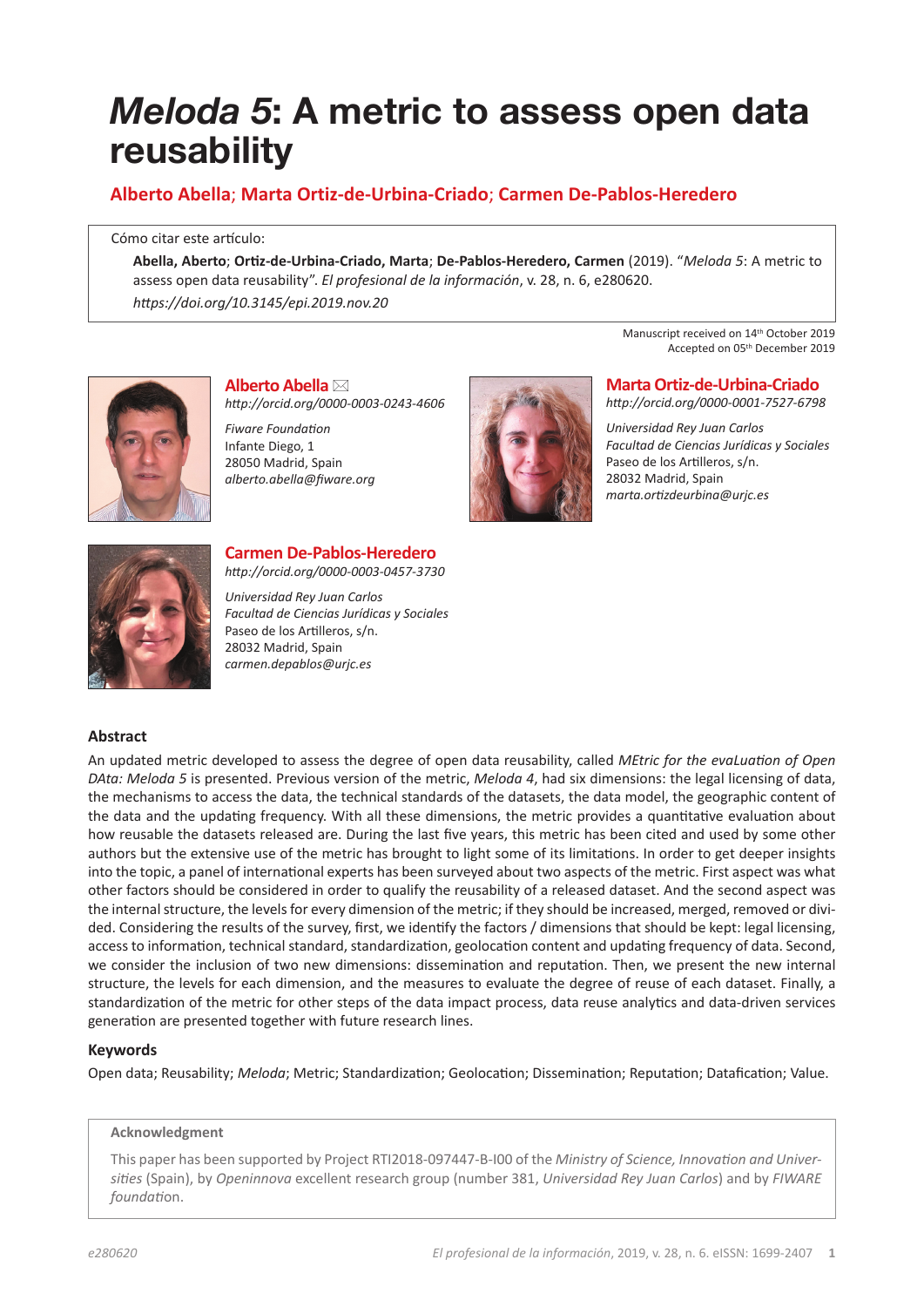## **1. Introduction**

The big data movement was born with the reuse and exploitation of available information, and it has increasingly grown as a consequence of the exponential increase in the amount of available data by several orders of magnitude (**Hashem** *et al*., 2016).

Data reuse is the use of data for a purpose different from the one intended by the data producer (**Karasti**; **Baker**, 2008; **Zimmerman**, 2008; **Martínez-Méndez**; **López-Carreño**; **Pastor-Sánchez**, 2014; **Faniel**; **Kriesberg**; **Yakel**, 2016).

**Yoon** (2017, p. 946) explains how

"benefits of reusing shared data have been asserted by a number of researchers, and data reuse has been a major concern in many disciplines".

Therefore, reusability analysis plays a key role in determining what factors and conditions can foster data reuse. The massive release of data helps to create added-value products and services and encourages scientific research through data reuse. The release of the data

Data reuse is the use of data for a purpose different from the one intended by the data producer

implies an organizational change, a structural transition and a redefinition of the processes of private firms and public administrations. It requires establishing new data usage and the deployment of privacy policies (**Ferrer-Sapena**; **Peset**; **Aleixandre-Benavent**, 2011; **LaValle** *et al.*, 2011, **Abella**; **Ortiz-de-Urbina-Criado**; **De-Pablos-Heredero**, 2018; 2019).

The literature on reuse of data focuses on data usage by the public sector, and on the analysis of their economic value. This economic value can be created through the efficient use of public resources –efficiency– and / or by creating new products and services –innovation– or increased competition –transparency– or allowing the birth of new social entities as identified by **Kassen** (2013). In this sense, **Chatfield** and **Reddick** (2017) state that previous research has found that the reuse of open government data can generate open innovation (**Zuiderwijk**; **Janssen**; **Davis**, 2014; **Susha**; **Grönlund**; **Jassen**, 2015) and economic and social value (**Jetzek**; **Avital**; **Björn-Andersen**, 2014). Indeed, some reports discuss extraordinary expectations for the social and economic impact of data reuse (*Pira International*, 2000; **Dekkers** *et al*., 2006; **Vickery**, 2011; **Carrara** *et al*., 2015; **Ceconni**; **Radu**, 2018). But, **Carrasco** and **Sobrepere** (2015, p. 663) explain that there is a

"lack of a clear way to enable empirical analysis and quantitative measurement of open government data initiatives".

Datafication, that is to say, the progressive quantification of most of the aspects of life in terms of data (**Cukier**; **Mayer-Schoenberger**, 2013) has never been more possible than now. However, not all the organizations collect data for internal exploitation, conversely, some of them have the goal to share it with other organizations or individuals or even with the surrounding society. This is the case for most public administrations, many scientific initiatives and even some authors willing to share their data in order to achieve larger audiences (**Ceconni**; **Radu**, 2018). These collections of data, datasets, are released with legal licenses allowing data reuse. One of the most popular open data licenses, creative commons by, allows reusers to use the released data for any purpose, to process the data and to share them again with other users. Many benefits have been identified for open data (**Janssen**; **Charlabidis**; **Zuiderwijk**, 2012; **Abella**; **Ortiz-de-Urbina-Criado**; **De-Pablos-Heredero**, 2015). Notably the release of data helps organizations to be more effective, to be more accountable and it stimulates competitiveness among several others.

To analyze open data, one of the most known metrics is the 5-star scale of Berners-Lee. **Abella**; **Ortiz-de-Urbina-Criado**; **De-Pablos-Heredero** (2018) explain that the levels from 1 to 3 of that metric measure data availability, and levels 4 and 5 measure the capacity of being linked with other datasets. That metric just considers the data format; but it does not consider relevant aspects to measure the open data reuse potential such as geolocation and updating frequency of data (**Abella**; **Ortiz-de-Urbina-Criado**; **De-Pablos-Heredero**, 2018). In that sense, **Abella**, **Ortiz-de-Urbina-Criado** and **De-Pa-**

**blos-Heredero** (2014) analyzed what factors could affect the sharing of data and what features make data more prone to be reused. The metric *Meloda* condensed these findings and became a tool to assess the reusability of individual datasets. In 2014's version (namely version 4),

The metric *Meloda* condensed these findings and became a tool to assess the reusability of individual datasets

six dimensions were taken into consideration. The legal licensing of data, the mechanisms to access the data, the technical standards of the datasets, the data model, that is to say, if the data meet some agreed model for their contents. Finally, the geographic content of the data and the updating frequency were also considered. For every dimension, several levels of accomplishment were defined and weights were assigned to each of them. With all these dimensions, the metric provides a quantitative evaluation about how reusable the dataset released are.

During the last five years, this metric has been cited and used by some other authors (i. e., **Solar** *et al.* 2014; **Gértrudix**; **Gertrudis-Casado**; **Álvarez-García**, 2016; **Vicente-Paños**; **Jordán-Alfonso**, 2017; **Zhao**; **Yan**; **Li**, 2018). *http://www.meloda.org/scientific-article-about-Meloda*

However, the extensive use of the metric has brought to light some of its limitations trying to explain why some datasets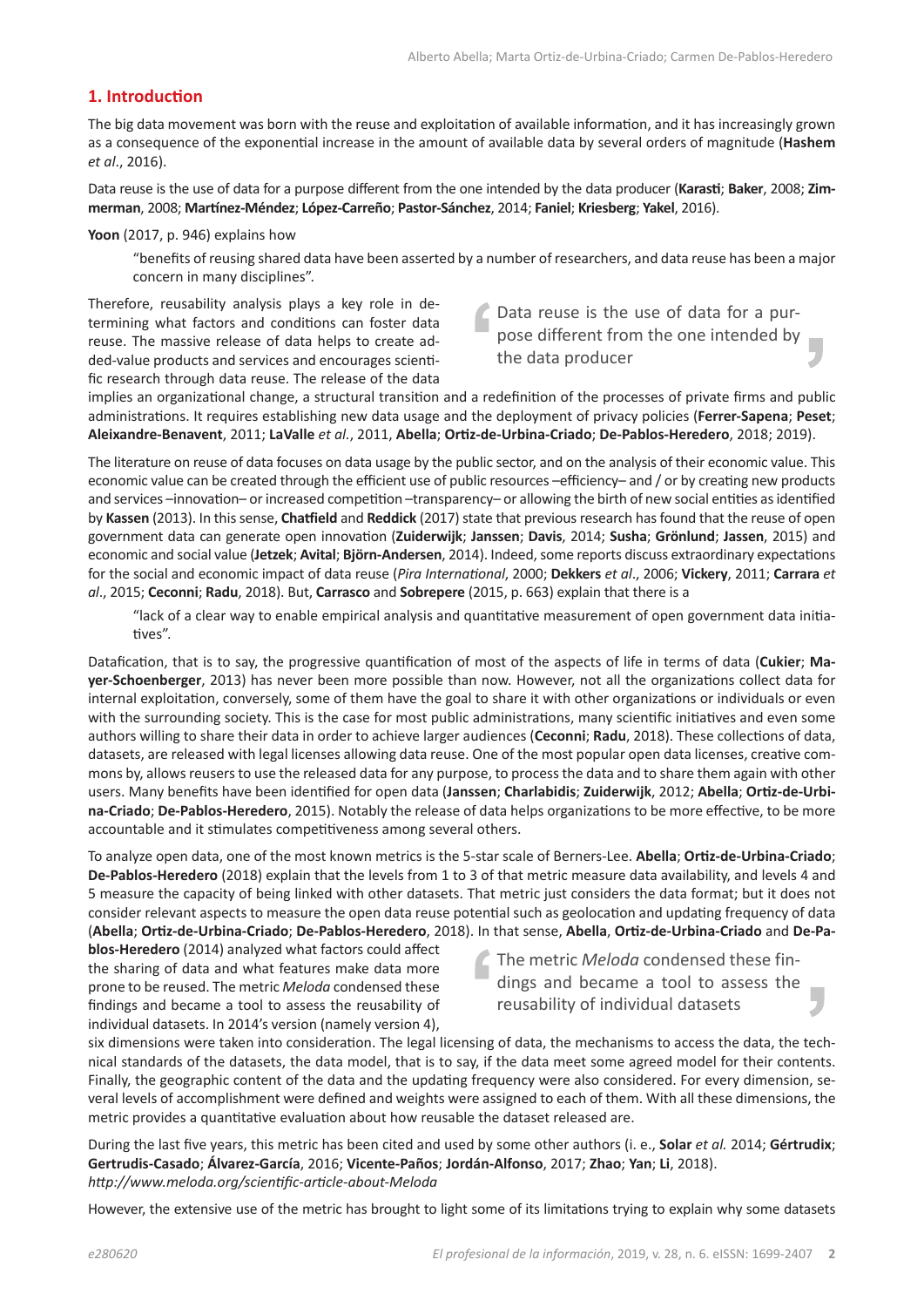differ in their reuse having similar values for the metric. Thus, this article presents an updated metric developed to assess the degree of open data reusability, called *MEtric for the evaLuation of Open Data* (*Meloda*). In order to get deeper insights into the topic, a panel of international experts has been surveyed about two aspects of the metric. First aspect was what other factors should be considered in order to qualify the reusability of a released dataset. And the second aspect was the internal structure, the levels for every dimension of the metric; if they should be increased, merged, removed or divided.

#### **2. Open data reuse. A metric**

The reuse of public sector information can be defined as,

"the use of documents held by the administrations and public sector bodies, by natural or legal persons, with commercial or non-commercial purposes provided that such use does not constitute a public administrative activity" (*Spanish Law 37/2007*).

Open data reuse is the reuse and redistribution of data including the intermixing with other datasets (*Open data handbook*, 2017). Following **Abella**, **Ortiz-de-Urbina-Criado** and **De-Pablos-Heredero** (2014), reusable open data meets four minimum conditions that facilitate

This article presents an updated metric developed to assess the degree of open data reusability, called *Meloda 5*

its use: absence of technical barriers to reuse; possibility of automated access to information; existence of a legal framework that allows its use (**Eaves**, 2010) and access to knowledge of the structure of the information published.

#### **2.1. Previous version of** *Meloda*

To analyze the degree of reusability, the metric *Meloda* has been improved. *Meloda* is a metric that provides a quantitative assessment of the degree of reusability of data, and it is in a continuous process of improvement. The first version, version 1.0, was born in 2011. A further explanation of *Meloda 3.1* is described in **Abella**, **Ortiz-de-Urbina-Criado** and **De-Pablos-Heredero** (2014).

*Meloda 1.0* to *2.5* identifies three dimensions to characterize datasets: legal license, access and technical standards. In 2012, 204 data sources were tested, more accurate results were provided, and one more dimension was added: data modelling of the datasets. The formula for calculating the metric value was also adjusted to include the new dimension (**Abella**; **Ortiz-de-Urbina-Criado**; **De-Pablos-Heredero**, 2014). *Meloda 3* was tested in a sample of 30 European smart cities, and two new dimensions were included: real-time and geographic information, evolving to *Meloda 4* (**Abella**; **Ortiz-de-Urbina-Criado**; **De-Pablos-Heredero**, 2017a). Version 4.13 was improved by redefining some of the levels (2 and 3) of the technical dimension.

In figure 1, a diagram describing the assessment process of a dataset with *Meloda 4* is presented (assessments for *4.13* remains equal to *4.01*). In step 1, the metadata of the dataset are validated using the criteria defined for every level in



Figure 1. *Meloda 4.* Assessment process Source: **Abella**; **Ortiz-de-Urbina-Criado** and **De-Pablos-Heredero** (2017a, p. 50)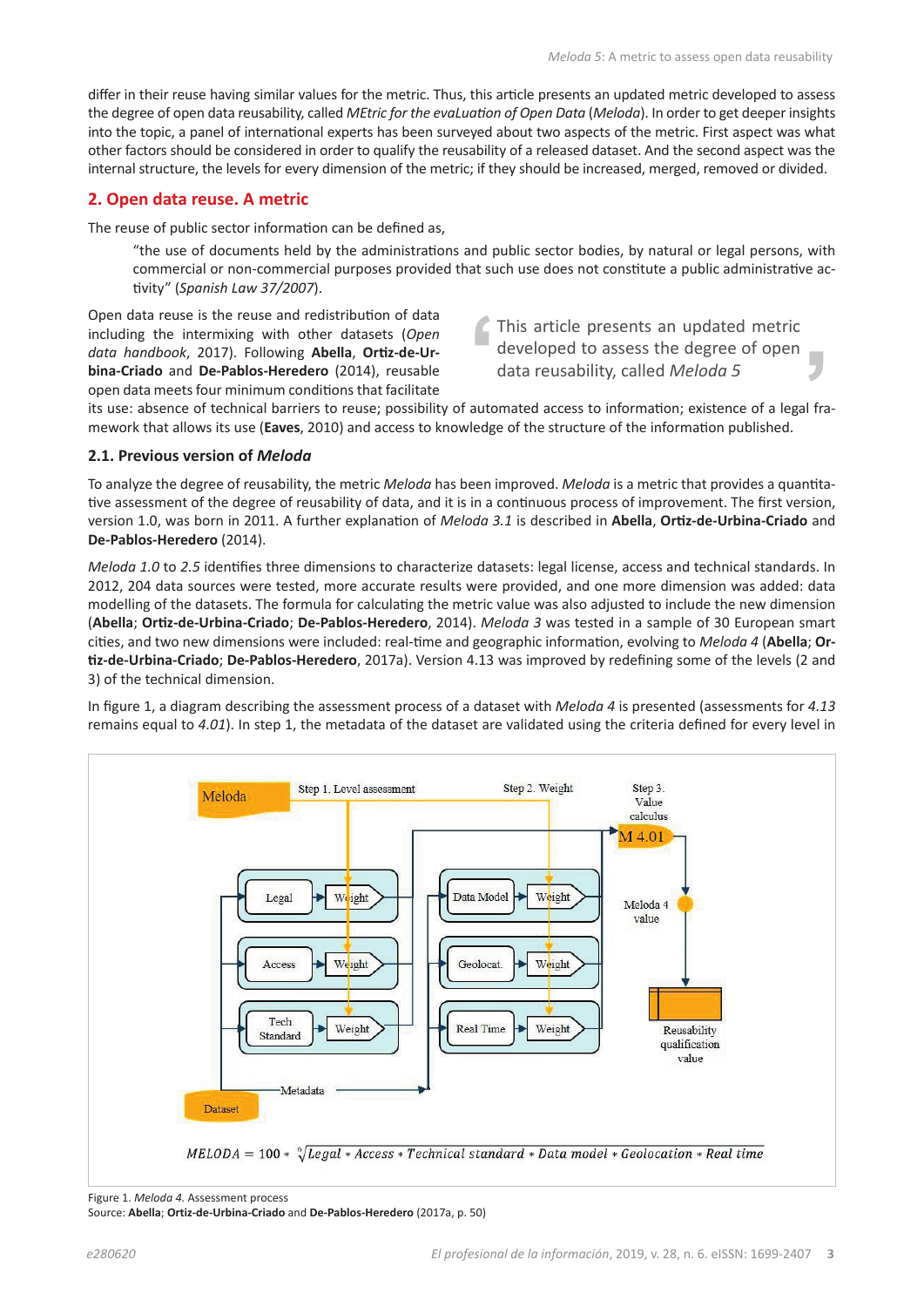*Meloda* and by determining the level reached in every dimension. In step 2, a weight for every dimension (Table 1) is assigned. In step 3, a formula is applied to the different weights assigned in step 2 (see the lower part of figure 1). Finally, in step 4, a level of reusability is assigned based on the results (Table 2).

For version *4.13*, these dimensions are the legal licensing of data, the technical standards used for the release of the data, the access mechanisms of the data, the data model used (i.e., characteristics of data structure), the geolocation (i.e., inclusion of geographic information in datasets) and timeliness or real-time (i.e., update period of the information and the time elapsed between versions).

Every dimension of the metric is divided into several levels (up to five). Every level presents a clear criterion of fulfilment. Each level of every dimension also has a weight (Table 1). To provide a final grade for reusability, those levels are weighted in a formula (Figure 1). Table 2 presents the global qualification based on applying the formula to quantify the degree of reusability.

Table 1. *Meloda 4.13*: Dimensions, levels and weights

| Legal                                         | Access to informa-<br>tion                                              | infor-<br>Geolocated<br><b>Technical standard</b><br>Data model sharing<br>mation |                                             | Real-time informa-<br>tion              |                           |
|-----------------------------------------------|-------------------------------------------------------------------------|-----------------------------------------------------------------------------------|---------------------------------------------|-----------------------------------------|---------------------------|
|                                               |                                                                         | Level 5                                                                           |                                             |                                         |                           |
| No restrictions or only<br>attribution (100%) | API or query lan-<br>quage (100%)                                       |                                                                                   | Global open data<br>model (100%)            | Full geographical<br>information (100%) | Seconds (100%)            |
|                                               |                                                                         | Level 4                                                                           |                                             |                                         |                           |
| Commercial reuse<br>(90%)                     | Web access unique<br>with parameters to<br>single data (90%)            | Open standard,<br>individual metadata<br>$(100\%)$                                | Local open data<br>model (90%)              | Coordinates (90%)                       | Minutes (90%)             |
| Level 3                                       |                                                                         |                                                                                   |                                             |                                         |                           |
| Non-commercial reuse<br>(25%)                 | Web access or uni-<br>que URL parameters<br>to dataset (50%)            | Open standard<br>reusable (60%)                                                   | Own ad hoc data<br>model published<br>(50%) | Complex text field<br>(50%)             | Hours (70%)               |
| Level <sub>2</sub>                            |                                                                         |                                                                                   |                                             |                                         |                           |
| Private use (10%)                             | Web Access URL<br>with registration or<br>with web interaction<br>(10%) | Closed standard re-<br>usable and open non<br>reusable (35%)                      | Own ad hoc data<br>model (35%)              | Simple text field<br>(30%)              | Days (40%)                |
| Level 1                                       |                                                                         |                                                                                   |                                             |                                         |                           |
| Copyright (0%)                                | No web access or<br>manual request (0%)                                 | Closed standard non<br>reusable (10%)                                             | Not known data<br>model (15%)               | No geographic infor-<br>mation $(15%)$  | Longer than week<br>(15%) |

Source: Updated from **Abella**; **Ortiz-de-Urbina-Criado** and **De-Pablos-Heredero** (2014)

Table 2. Qualification of reusability based on the value of *Meloda 4*

| Meloda 4 range      | $0 - 25$  | 25-50        | 50-75 | 75-100  |
|---------------------|-----------|--------------|-------|---------|
| Reuse qualification | Deficient | <b>Basic</b> | Good  | Optimum |
| Symbol              |           |              |       |         |

Source: **Abella**; **Ortiz-de-Urbina-Criado** and **De-Pablos-Heredero** (2014, p. 586)

#### **2.2.** *Meloda 5*

In order to improve the new version of the metric (version *5*), an online survey (see annex) was sent to a group of experts notorious for their publications on the open data field. The survey was sent to 28 experts with different profiles, some of them share profiles, concretely, academics and consultants, and 12 of them are from countries different to Spain. The profiles selected, apart It is presented a metric with a new internal structure, that is to say, the levels for each dimension and the measures to evaluate the degree of accomplishment for every dimension

from their remarkable experience, included open data managers from public administrations (6), academics (22), and consultants on open data and linked data (12) coming from these countries: Argentina, Brazil, Chile, Colombia, France, Greece, Netherlands, Spain, UK and USA. Survey was anonymous. The survey was completed by 11 of them (39.3%) during the period from 15/07/2018 to 14/09/2018. Results and the changes of the metric based on them are presented hereunder.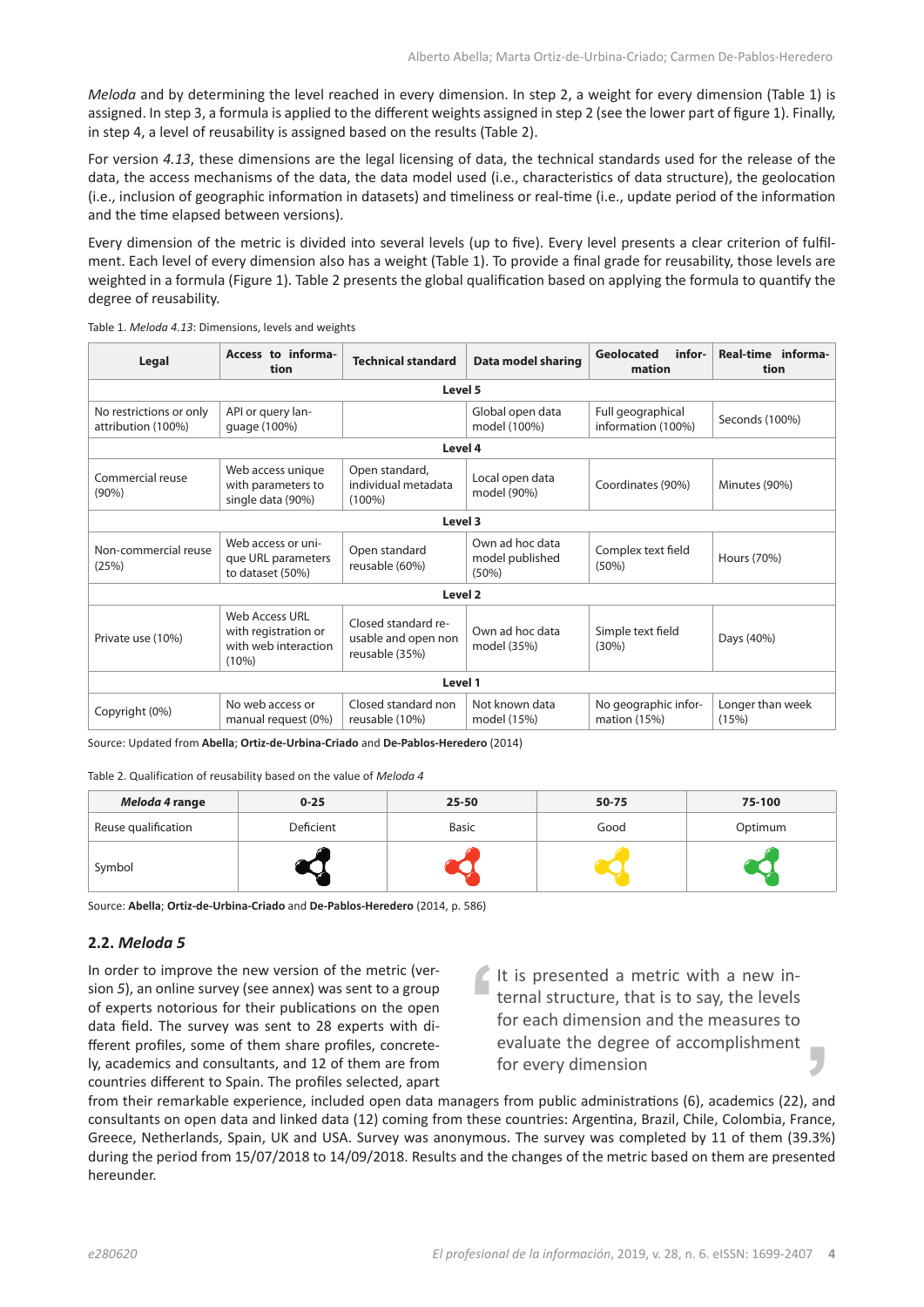#### **2.2.1. Dimensions' analysis**

To analyze the dimensions, the experts were asked about the factors that are decisive for measuring data reusability (Table 3).

|  |  |  | Table 3. Key factors for reusability of data |
|--|--|--|----------------------------------------------|
|--|--|--|----------------------------------------------|

| <b>Factors</b>                                                                                                   | 1 | $\overline{2}$ | 3           | 4           | 5           | 6           | $\overline{7}$ | <b>Mode</b> | Mean |
|------------------------------------------------------------------------------------------------------------------|---|----------------|-------------|-------------|-------------|-------------|----------------|-------------|------|
| Legal licensing of datasets                                                                                      |   |                |             |             | $1(9.1\%)$  | 5(45.5%)    | 5(45.5%)       | 6           | 6.36 |
| Accessibility. How easy is to find and retrieve<br>the data                                                      |   |                |             |             |             | $1(9.1\%)$  | 10(90.9%)      | 7           | 6.91 |
| Technical standard                                                                                               |   |                |             |             | 2(18.2%)    | 2(18.2%)    | 7(63.6%)       | 7           | 6.45 |
| Data model                                                                                                       |   |                |             | $2(18.2\%)$ | $1(9.1\%)$  | $4(36.4\%)$ | $4(36.4\%)$    | 6           | 5.91 |
| Geographic content                                                                                               |   |                |             | 2(18.2%)    | $1(9.1\%)$  | $4(36.4\%)$ | $4(36.4\%)$    | 6           | 5.91 |
| Updating frequency                                                                                               |   |                |             | $1(9.1\%)$  | $1(9.1\%)$  | 5(45.5%)    | $4(36.4\%)$    | 6           | 6.09 |
| Topic of the datasets content                                                                                    |   |                |             | $1(9.1\%)$  | $2(18.2\%)$ | $4(36.4\%)$ | $4(36.4\%)$    | 6           | 6.00 |
| Reliability. If the dataset meets the announced<br>updating frequency                                            |   |                |             |             | $1(9.1\%)$  | $4(36.4\%)$ | 6(54.5%)       | 7           | 6.45 |
| Support to use. If there is a contact to make<br>questions about the dataset                                     |   |                | $1(9.1\%)$  | 3(27.3%)    | $4(36.4\%)$ | 3(27.3%)    |                | 5           | 4.82 |
| API availability If there is a documented API to<br>describe access to the datasets                              |   |                |             | 2(18.2%)    | $1(9.1\%)$  | 3(27.3%)    | 5(45.5%)       | 7           | 6.00 |
| SEO friendly. If the dataset is located in a web<br>site friendly to be indexed by search engines<br>i.e. Google |   |                | $2(18.2\%)$ | 3(27.3%)    |             | 2(18.2%)    | $4(36.4\%)$    | 7           | 5.27 |

The first six factors are the existing dimensions of *Meloda 4*, so the experts agreed that these aspects should be kept. In addition, they were asked about other possible factors and, in particular, the importance of considering the topic of the datasets, of analyzing their reliability and the API's availability. The experts also proposed other factors to consider such as popularity, knowledge of their existence, visualizations, updating notices, interoperability, standardization of data, harmonization of portals, data offers, and data literacy.

With this information, it has been proposed to modify, on the one hand, the name of one of the existing dimensions, formerly named "data model", now renamed as "standardization" to consider more clearly the issue of standardization and the harmonization of data. On the other hand, two new dimensions have been included into the metric, one to measure the dissemination of the open data activities of the repository and knowledge of the released data, and another, to analyze the reputation of the data source.

#### **2.2.2. Analysis of the levels' structure for each dimension**

To analyze the levels within each dimension, the experts were asked if they would be maintained, merged, included new ones or eliminated (Table 4).

| <b>Dimensions</b>     | <b>Levels</b>                                       | <b>Maintain</b>                       | <b>Remove</b>            | Do not know/<br>Do not answer |
|-----------------------|-----------------------------------------------------|---------------------------------------|--------------------------|-------------------------------|
|                       | 1. Copyright                                        | 6(54.5%)                              | 3(27.3%)                 | 2(18.2%)                      |
|                       | 2. Private use                                      | 8(72.7%)                              | $1(9.1\%)$               | 2(18.2%)                      |
| Legal licensing       | 3. Non-commercial reuse                             | $9(81.8\%)$                           |                          | $2(18.2\%)$                   |
|                       | 4. Commercial reuse                                 | $9(81.8\%)$                           | 1(9.1%) merge<br>level 5 | $1(9.1\%)$                    |
|                       | 5. No restrictions or only attribution              | 10(90.9%)                             |                          | $1(9.1\%)$                    |
|                       | 1. No web access neither manual request             | 6(54.5%)                              | $4(36.4\%)$              | $1(9.1\%)$                    |
| Access to<br>datasets | 2. No web access or manual request                  | 5(45.5%) and<br>1(9.1%) joint level 1 | $4(36.4\%)$              | $1(9.1\%)$                    |
|                       | 3. Web access or unique URL parameters to dataset   | 9(81.8%)                              |                          | 2(18.2%)                      |
|                       | 4. Web access unique with parameters to single data | 10(90.9%)                             |                          | $1(9.1\%)$                    |
|                       | 5. API or query language                            | 10(90.9%)                             |                          | $1(9.1\%)$                    |
|                       | 1. Closed standard non reusable                     | 7(63.7%)                              | 2(18.2%)                 | 2(18.2%)                      |
| Technical             | 2. Closed standard reusable and open non reusable   | $7(63.6\%)$                           | 2(18.2%)                 | 2(18.2%)                      |
| standard              | 3. Open standard reusable                           | 8(72.7%)                              |                          | 3(27.3%)                      |
|                       | 4. Open standard, individual metadata               | 8(72.7%)                              |                          | 3(27.3%)                      |

Table 4. Dimensions and levels in *Meloda 4* and experts' recommendation on structure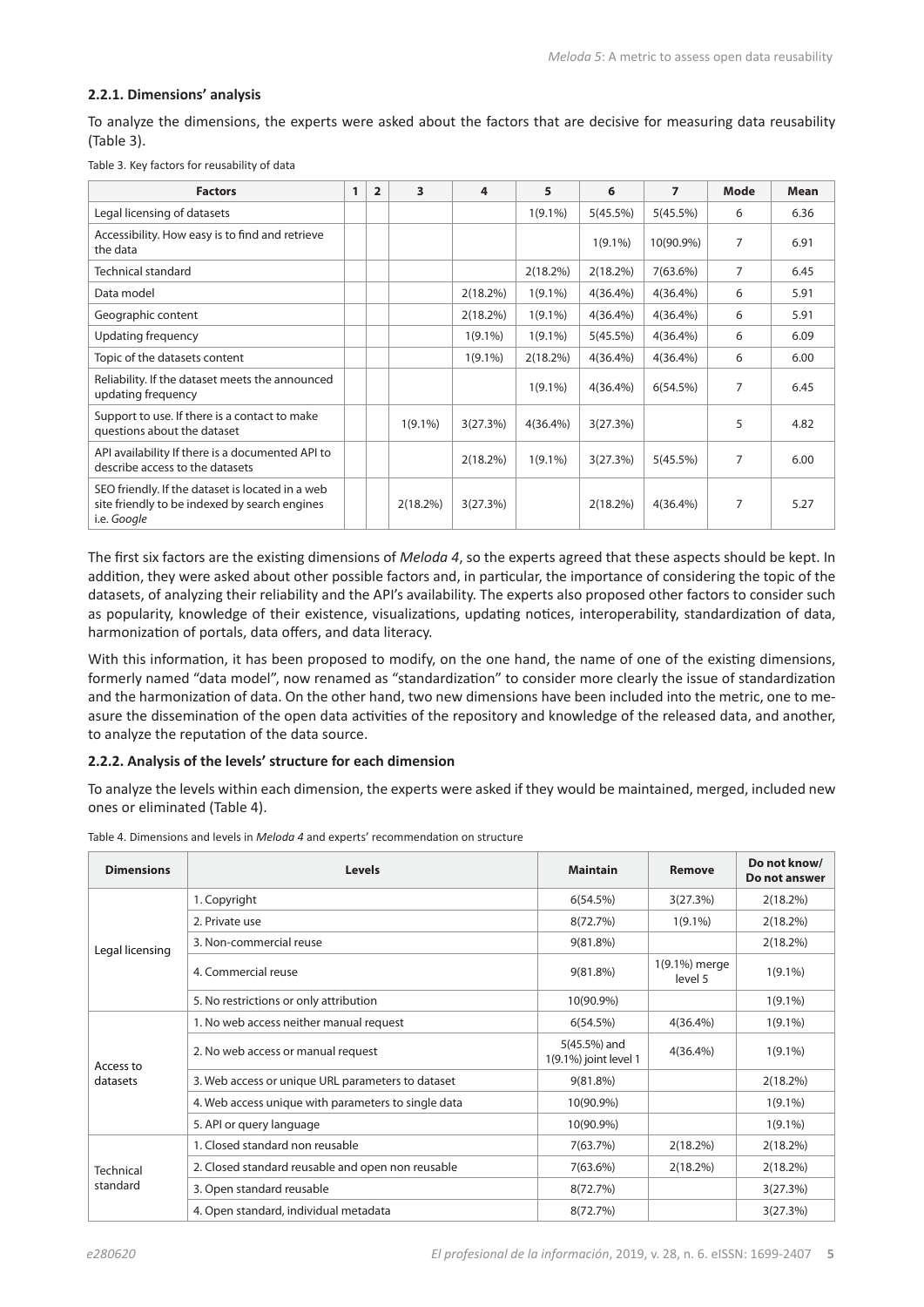| <b>Dimensions</b>               | <b>Levels</b>                                                   | <b>Maintain</b> | Remove      | Do not know/<br>Do not answer |
|---------------------------------|-----------------------------------------------------------------|-----------------|-------------|-------------------------------|
|                                 | 1. Not known data model                                         | 7(63.6%)        | $2(18.2\%)$ | 2(18.2%)                      |
|                                 | 2. Own ad hoc data model                                        | 7(63.6%)        | $2(18.2\%)$ | 2(18.2%)                      |
| Data model                      | 3. Own ad hoc data model published                              | $9(81.8\%)$     |             | $2(18.2\%)$                   |
|                                 | 4. Local open data model                                        | $9(81.8\%)$     |             | 2(18.2%)                      |
|                                 | 5. Global open data model                                       | $9(81.8\%)$     |             | 2(18.2%)                      |
| Geolocation<br>content          | 1. No geographic information                                    | 8(72.7%)        | $1(9.1\%)$  | 2(18.2%)                      |
|                                 | 2. Simple text field                                            | 6(54.5%)        | 3(27.3%)    | 2(18.2%)                      |
|                                 | 3. Complex text field                                           | 8(72.7%)        | $1(9.1\%)$  | 2(18.2%)                      |
|                                 | 4. Coordinates                                                  | 9(81.8%)        |             | 2(18.2%)                      |
|                                 | 5. Full geographical information                                | 7(63.6%)        | $2(18.2\%)$ | $2(18.2\%)$                   |
|                                 | 1. Longer than week                                             | 7(63.6%)        | $1(9.1\%)$  | 3(27.3%)                      |
| Updating fre-<br>quency of data | 2. Days                                                         | 8(72.7%)        |             | 3(27.3%)                      |
|                                 | 3. Hours. Hours. Updating period ranges from 1 hour to 24 hours | 8(72.7%)        |             | 3(27.3%)                      |
|                                 | 4. Minutes. Updating period ranges from 1 Hour to 1 minute      | 8(72.7%)        |             | 3(27.3%)                      |
|                                 | 5. Seconds. Updating period is lower than 1 minute              | 8(72.7%)        |             | 3(27.3%)                      |

For the legal licensing dimension, several experts proposed to eliminate level 1 because copyright does not allow any reuse of data without explicit permission of the owner, and others proposed to merge levels 4 and 5. For the access to information dimension, some experts suggested that the first two levels had to be eliminated because they do not give access to data reuse. Accordingly, these two levels have been removed. For the third dimension, technical standard, some experts propose to eliminate or reformulate level 1, so it has been eliminated because it is a level that does not allow the reuse of data.

The dimension formerly called *data model* referred to aspects related to the normalization of the data. So, taking into account the experts' improvement proposals, its name has been modified and the levels have been adapted so that they better reflect the aspects related to the standardization and harmonization. For the geolocation dimension, following the opinions of some of the experts, several of the levels have been merged. For the updating frequency of data dimension, the five levels schema has been maintained but reformulating the time periods. Finally, two new dimensions with three levels each one have been proposed. The dimensions and levels of *Meloda* 5 are presented in next Table 5.

| <b>Dimensions (maximum 61 points)</b>       | <b>Levels</b>                                                                                                                                                                                                                                                |
|---------------------------------------------|--------------------------------------------------------------------------------------------------------------------------------------------------------------------------------------------------------------------------------------------------------------|
| Legal licensing (max. 6 points)             | 1. Private use<br>2. Non-commercial reuse<br>3. Commercial reuse or no restrictions                                                                                                                                                                          |
| Access to information (max. 6 points)       | 1. Web access or unique URL parameters to dataset<br>2. Web Access unique with parameters to single data<br>3. API or query language                                                                                                                         |
| Technical standard (max. 6 points)          | 1. Closed standard reusable and open non reusable<br>2. Open standard reusable<br>3. Open standard, individual metadata                                                                                                                                      |
| Standardization (max. 10 points)            | 1. Own data model standardization<br>2. Own ad hoc data model standardization published (harmonization)<br>3. Local standardization<br>4. Global standardization                                                                                             |
| Geolocation content (max. 6 points)         | 1. No geographic information<br>2. Simple or complex text field<br>3. Coordinates or full geographical information                                                                                                                                           |
| Updating frequency of data (max. 15 points) | 1. Longer than 1 month<br>2. Monthly. Updating period ranges from 1 month to 1 day<br>3. Daily. Updating period ranges from 1 day to 1 hour<br>4. Hour. Updating period ranges from 1 hour to 1 minute<br>5. Seconds. Updating period is lower than 1 minute |
| Dissemination (max. 6 points)               | 1. Communication / dissemination not systematic<br>2. Available resources on updates (i.e., RSS feed)<br>3. Proactive dissemination / push dissemination (information automatic and timely)                                                                  |
| Reputation (max. 6 points)                  | 1. No information about the reputation of the data source<br>2. Statistics or reports published on user's opinions<br>3. Indicators or rankings on reputation of the data source                                                                             |

Table 5. Dimensions and levels of *Meloda 5*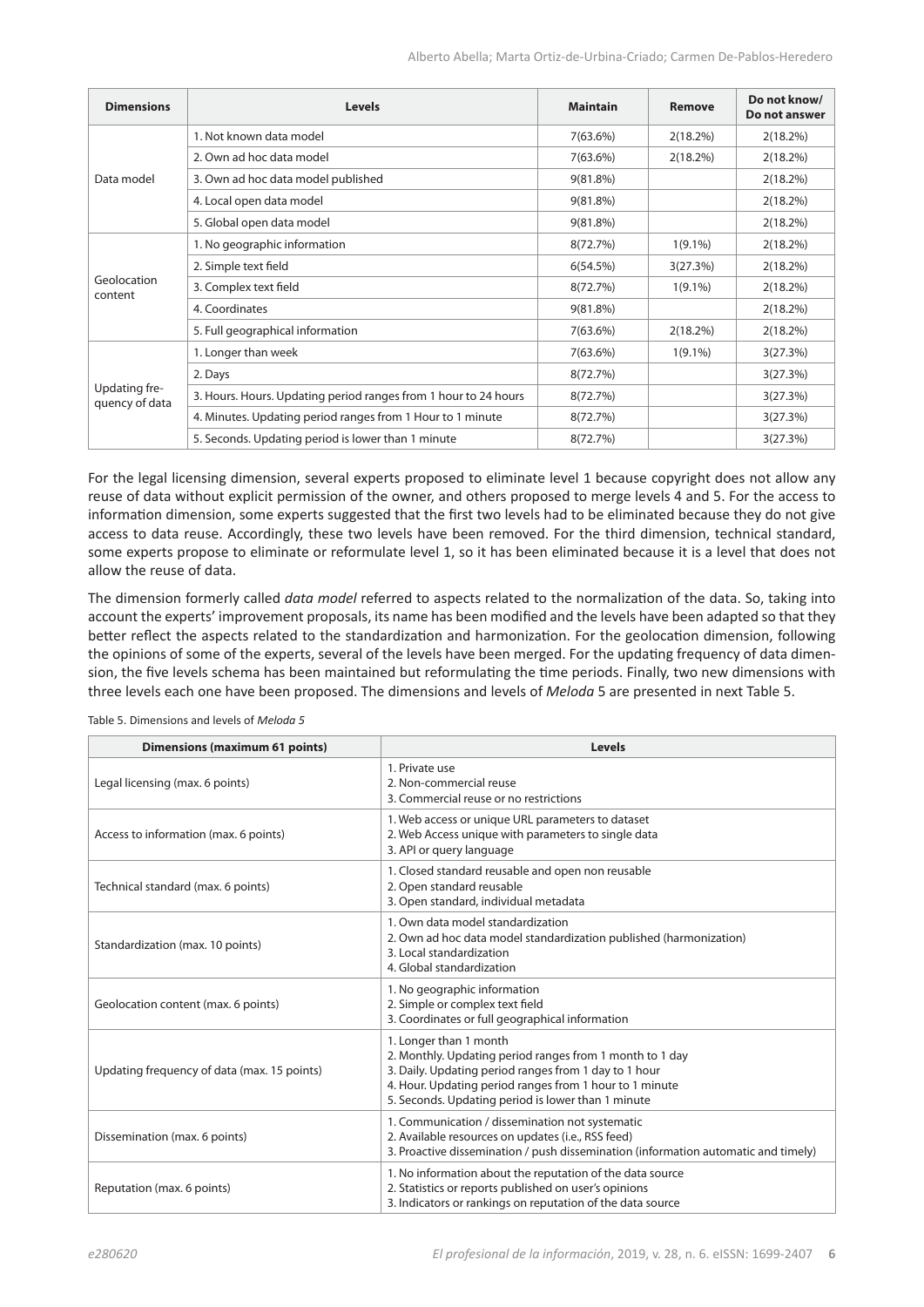### **2.2.3. Qualification of reusability based on the value of** *Meloda 5*

In version *4* of the metric, each level was assigned a weight and then a formula was applied to analyze the degree of data reuse. In version *5*, some of the ideas that experts have proposed have been considered, and the weighting for each level has been revised. In the new version, each level will be assigned the value it has (1, 2, 3, 4 or 5). To evaluate the degree of reuse of each dataset, two measures will be used:

1) the sum of the scores obtained in each dimension (being the maximum value that can be obtained 61 points) (see table 5); and

2) for each dimension, a descriptive analysis of the frequency of each level.

The first measure will allow obtaining a ranking of datasets according to their degree of reusability; while the second one allows to have a more detailed image for each dataset and to identify which dimensions need improvement.

## **3. Metric limitation for the analysis of open data impact**

Assessing the reusability of the data published is only one step in the process of assessing the impact of data publication (**Abella**; **Ortiz-de-Urbina-Criado**; **De-Pablos-Heredero**, 2017a; 2019). Two steps required to set an effective strategy for data impact are the analysis of the actual use of the data published and the assessment of the applications and services based on them.

#### **3.1. Analysis of data reuse**

Organizations need to have a system / metric to analyze the use and impact of their published data in order to justify the resources used for publishing data. Currently, there is not a generally accepted and used metric that would allow comparative analysis. Therefore, although managers of the data publishing facilities can assess their own reuse statistics, they cannot compare their results with other data publishers. Thus, their ability to improve in their publishing strategy is limited. **Abella** *et al.* (2019) explain that it would be possible to incorporate them into the main data publishing tools (e. g., *CKAN*, *Socrata*, *Open Data Soft*, *ESRI open data*, *DKAN*, etc.) as an added value service. The minimum fields to be included in this metric should include these:

- User type field (according to these categories: For profit organization, non-profit organization, publisher, other organization related with publisher, citizens, academics)
- What dataset/distribution is accessed
- If it is accessed as a direct download or via API
- Date and time
- Referrer (origin)
- Type of referrer (SEO, search engines, social networks, own or referred)
- Search keywords
- Service (if known, application or service reusing the data)
- Theme (*DCAT-AP*) of the data accessed
- Frequency of data update
- Technical format of the data accessed
- Type of query made to access the data/s (query)
- Accessed data has data model
- Data accessed has geolocation.

The functionality of *Meloda* helps when considering these criteria to analyze the use of data and proposes the minimum standard that they should have. Future work will develop this aspect and validate it.

#### **3.2. Analysis of services based on published data**

In addition, there is a lack of literature providing approaches (theoretical and empirical) for the impact of data reuse. Therefore, future research will analyze, considering *Meloda* results, their impact. In that sense, an analysis of the applications and services developed reusing data can be performed considering the proposal of **Abella** *et al.* (2019). The authors state that

"it would be interesting to federate not only the data but also the applications developed to perform an analysis of the actual generation of services, and allow applications that are registered in several portals to be considered only once."

Authors propose a minimum list of the fields that should qualify an application based on open data: official id (unique code between portals), title, description, authors, creation date, last update, platforms on which is available, price, business model, type of authors, *NTI-RISP* (*Norma Técnica de Interoperabilidad de Reutilización de Recursos de Información* / *Technical Standard for Interoperability of Information Resource Reuse*) themes in which it serves, *DCAT-AP* (*Data Catalogue Vocabulary-Application Profile*) themes in which it serves, theme *NTI-RISP* from which it extracts data, *DCAT-AP* themes from which it extracts data, link to the website of the authors and a contact mail.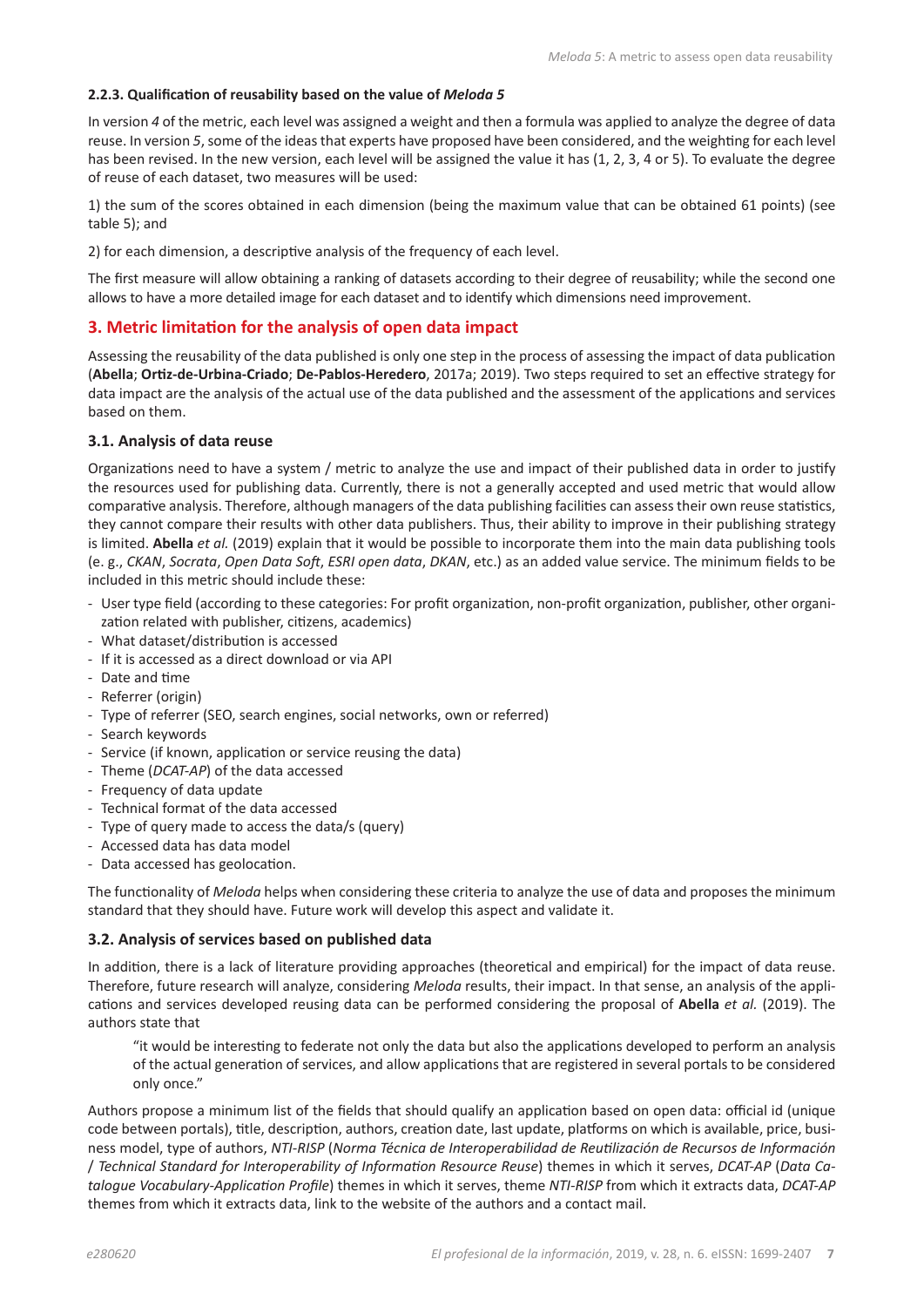## **4. Conclusion**

In this paper a new version of *Meloda*, a metric for the reuse of information, has been described. To develop the new version, an online survey was launched to a group of experts. Results of the survey exceeded author's expectations about the simplification of the metric and what factors would additionally have to be considered. The recommendations coming from the group of experts led to a simplification of most of the dimensions into three levels but for the standardization (4 levels) and the update frequency dimension (5 levels). In the most recent reports on open data reuse in Spain, open data-driven services with business models, in 2017, were 66% in real-time, while, in 2019, accounts 58% (**Abella**; **Ortiz-de-Urbina-Criado**; **De-Pablos-Heredero,** 2017b; **Abella** *et al.*, 2019). These figures show the relevance of short updating periods in open data reuse. But it is also true that there are some data with longer updating periods that could be attractive for reusers. Therefore, the dimension "updating frequency of data" presents 5 levels, two levels of which consider longer updating periods (levels 1 and 2). Additionally, the recommendations suggested that the reuse of data does not only depend on the dataset itself and the data contained, but also on the entity releasing them and its dissemination efforts. Thus, two additional dimensions have been included into the metric accordingly: dissemination and reputation.

The overall metric will be useful for open data portal managers, but also for data management systems' manufacturers, open data consultants and academics. The metric helps them to assess the open data to be published and to boost data reuse. Entrepreneurial data-driven initiatives will emerge from the potential of data.

The quest for the analysis of the open data impact led the authors to propose the standardization of other steps on the process for data impact. On one hand, the standardization of the statistics of data reuse and the services and applications created. Without them, the ability of data managers to implement successful strategies will be restricted to their own knowledge and experience and strong barriers to collaboration would limit data reuse and therefore its impact. And this is the goal for most of them.

## **5. References**

**Abella, Alberto**; **Ortiz-de-Urbina-Criado, Marta**; **De-Pablos-Heredero, Carmen** (2014). "*Meloda*, a metric to assess open data reuse". *El profesional de la información*, v. 23, n. 6, pp. 582-588. *https://doi.org/10.3145/epi.2014.nov.04*

**Abella, Alberto**; **Ortiz-de-Urbina-Criado, Marta**; **De-Pablos-Heredero, Carmen** (2015). "Information reuse in smart cities' ecosystems". *El profesional de la información*, v. 24, n. 6, pp. 838-844. *https://doi.org/10.3145/epi.2015.nov.16*

**Abella, Alberto**; **Ortiz-de-Urbina-Criado, Marta**; **De-Pablos-Heredero, Carmen** (2017a). "A model for the analysis of data-driven innovation and value generation in smart cities' ecosystems". *Cities*, v. 64, pp. 47-53. *https://doi.org/10.1016/j.cities.2017.01.011*

**Abella, Alberto**; **Ortiz-de-Urbina-Criado, Marta**; **De-Pablos-Heredero, Carmen** (2017b). *La reutilización de datos abiertos: Una oportunidad para España*. Informe elaborado como resultado del proyecto seleccionado dentro de la convocatoria 2016 del Programa de Innovación Abierta (PIA) de la Fundación Cotec para la Innovación. *http://informecotec.es/media/INFORME\_REUTILIZACION-DE-DATOS.pdf*

**Abella, Alberto**; **Ortiz-de-Urbina-Criado, Marta**; **De-Pablos-Heredero, Carmen** (2018). "Indicadores de calidad de los datos abiertos: el caso del portal de datos abiertos de Barcelona". *El profesional de la información*, v. 27, n. 2, pp. 375-382. *https://doi.org/10.3145/epi.2018.mar.16*

**Abella, Alberto**; **Ortiz-de-Urbina-Criado, Marta**; **De-Pablos-Heredero, Carmen** (2019). "The process of open data publication and reuse". *Journal of the Association for Information Science and Technology*, v. 70, n. 3, pp. 296-300. *https://doi.org/10.1002/asi.24116*

**Abella, Alberto**; **Ortiz-de-Urbina-Criado, Marta**; **De-Pablos-Heredero, Carmen**; **Vidal-Cabo, Christian**; **Ferrer-Sapena, Antonia** (2019). *La reutilización de datos abiertos en España II*. Report financed by desideDatum. *https://www.desidedatum.com/wp-content/uploads/2019/11/La\_reutilizacio%CC%81n\_datos\_abiertos\_espan%CC%83a\_2019.pdf*

**Carrara, Wendy**; **Chan, Wae-San**; **Fischer, Sander**; **Van-Steenbergen, Eva** (2015). *Creating value through open data: Study on the impact of re-use of public data resources*. European Commission. *https://www.europeandataportal.eu/sites/default/files/edp\_creating\_value\_through\_open\_data\_0.pdf* 

**Carrasco, Carlos**; **Sobrepere, Xavier** (2015). "Open government data: An assessment of the Spanish municipal situation". *Social science computer review*, v. 33, n. 5, pp. 631-644. *https://doi.org/10.1177/0894439314560678*

**Cecconi, Gianfranco**; **Radu, Cosmina** (2018). *Open data maturity in Europe. Report 2018*. European Commission report. *https://www.europeandataportal.eu/sites/default/files/edp\_landscaping\_insight\_report\_n4\_2018.pdf* 

**Chatfield, Akemi T.**; **Reddick, Christopher G.** (2017). "A longitudinal cross-sector analysis of open data portal service capability: The case of Australian local governments". *Government information quarterly*, v. 34, n. 2, pp. 231-243. *https://doi.org/10.1016/j.giq.2017.02.004*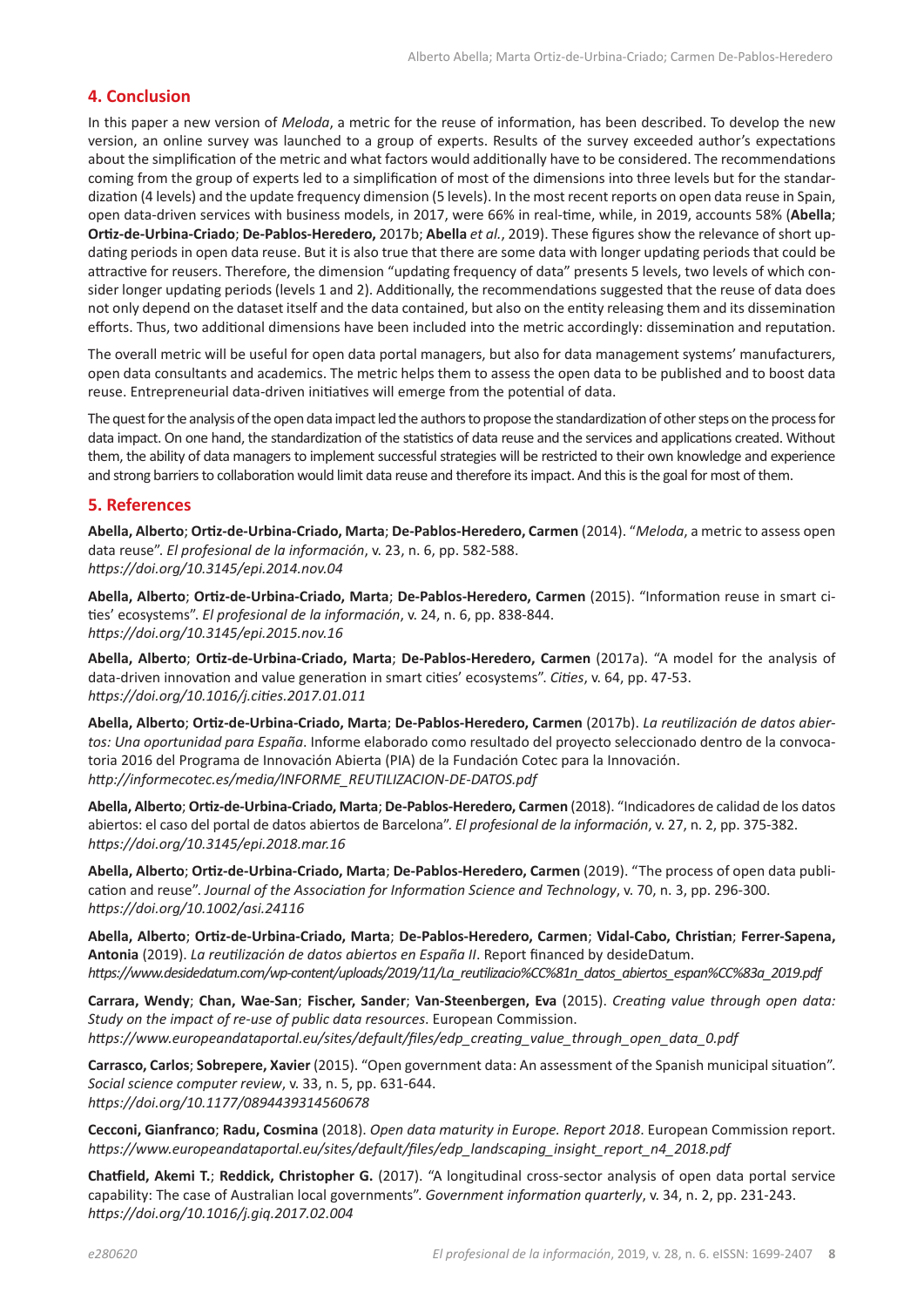**Cukier, Kenneth**; **Mayer-Schoenberger, Viktor** (2013). "The rise of big data: How it's changing the way we think about the world". *Foreign affairs*, v. 92, n. 3, pp. 28-40. *https://www.jstor.org/stable/23526834*

**Dekkers, Makx**; **Polman, Femke**; **TeVelde, Robbin**; **De-Vries, Marc** (2006). *Mepsir (Measuring European public sector information resources). Final report of study on exploitation of public sector information – benchmarking of EU framework conditions, Executive summary and Final report Part 1 and Part 2*.

*[https://ec.europa.eu/digital-single-market/en/news/mepsir-measuring-european-public-sector-information-resources](https://ec.europa.eu/digital-single-market/en/news/mepsir-measuring-european-public-sector-information-resources-final-report-study-exploitation-0)[final-report-study-exploitation-0](https://ec.europa.eu/digital-single-market/en/news/mepsir-measuring-european-public-sector-information-resources-final-report-study-exploitation-0)*

**Eaves, David** (2010). "The three laws of open government data". *Conference for Parliamentarians: Balancing openness and the public interest in protecting information*. *http://bit.ly/eaves2010* 

**Faniel, Ixchel M.**; **Kriesberg, Adam**; **Yakel, Elisabeth** (2016). "Social scientists' satisfaction with data reuse". *Journal of the Association of Information Science Technology*, v. 67, n. 6, pp. 1404-1416. *https://doi.org/10.1002/asi.23480*

**Ferrer-Sapena, Antonia**; **Peset, Fernanda**; **Aleixandre-Benavent, Rafael** (2011). "Acceso a los datos públicos y su reutilización: open data y open government". *El profesional de la información*, v. 20, n. 3, pp. 260-269. *https://doi.org/10.3145/epi.2011.may.03*

**Gértrudix, Manuel**; **Gertrudis-Casado, María-Carmen**; **Álvarez-García, Sergio** (2016). "Consumption of public institutions' open data by Spanish citizens". *El profesional de la información*, v. 25, n. 4, pp. 535-544. *https://doi.org/10.3145/epi.2016.jul.03*

**Hashem, Ibrahim-Abaker-Targio**; **Chang, Victor**; **Anuar, Nor-Badrul**; **Adewole, Kayode**; **Yaqoob, Ibrar**; **Gani, Abdullah**; **Ahmed, Ejaz**; **Chiroma, Haruna** (2016). "The role of big data in smart city". *International journal of information management*, v. 36, n. 5, pp. 748-758. *https://doi.org/10.1016/j.ijinfomgt.2016.05.002*

**Janssen, Marijn**; **Charalabidis, Yannis**; **Zuiderwijk, Anneke** (2012). "Beliefs, adoption barriers and myths of open data and open government". *Information system management*, v. 29, n. 4, pp. 258-268. *https://doi.org/10.1080/10580530.2012.716740*

**Jetzek, Thorhildur**; **Avital, Michel**; **Björn-Andersen, Niels** (2014). "Data-driven innovation through open government data". *Journal of theoretical and applied electronic commerce research*, v. 9, n. 2, pp. 100-120. *https://doi.org/10.4067/S0718-18762014000200008*

**Karasti, Helena**; **Baker, Karen S.** (2008). "Digital data practices and the long term ecological research program growing global". *International journal of digital curation*, v. 3, n. 2, pp. 42-58. *https://doi.org/10.2218/ijdc.v3i2.57*

**Kassen, Maxat** (2013). "A promising phenomenon of open data: A case study of the Chicago open data project". *Government information quarterly*, v. 30, n. 4, pp. 508-513. *https://doi.org/10.1016/j.giq.2013.05.012*

**LaValle, Steve**; **Lesser, Eric**; **Shockley, Rebecca**; **Hopkins, Michael S.**; **Kruschwitz, Nina** (2011). "Big data, analytics and the path from insights to value". *MIT Sloan management review*, v. 52, n. 2, pp. 21-32. *https://sloanreview.mit.edu/article/big-data-analytics-and-the-path-from-insights-to-value*

**Martínez-Méndez, Francisco-Javier**; **López-Carreño, Rosana**; **Pastor-Sánchez, Juan-Antonio** (2014). "Open data en las administraciones públicas españolas: categorías temáticas y apps". *El profesional de la información*, v. 23, n. 4, pp. 415-423. *https://doi.org/10.3145/epi.2014.jul.10*

*Open data handbook* (2017). *http://opendatahandbook.org/guide/en/what-is-open-data*

*PIRA International* (2000). *Commercial exploitation of Europe's public sector information*. European Commission, Directorate General for the Information Society, Oct. PIRA, 2000. *<https://ec.europa.eu/digital-single-market/en/news/commercial-exploitation-europes-public-sector-information-pira-study-full-report>*

**Solar, Mauricio**; **Daniels, Fernando**; **López, Roberto**; **Meijueiro, Luis** (2014). "A model to guide the open government data implementation in public agencies". *Journal of universal computer science*, v. 20, n. 11, pp. 1564-1582. *http://bit.ly/2ejRBmG*

*Spain* (2007). "Ley 37/2007, de 16 de noviembre sobre reutilización de la información del sector público". *Boletín oficial del estado*, n. 276, 17 de noviembre, pp. 47160-47165. *http://www.boe.es/buscar/doc.php?id=BOE-A-2007-19814*